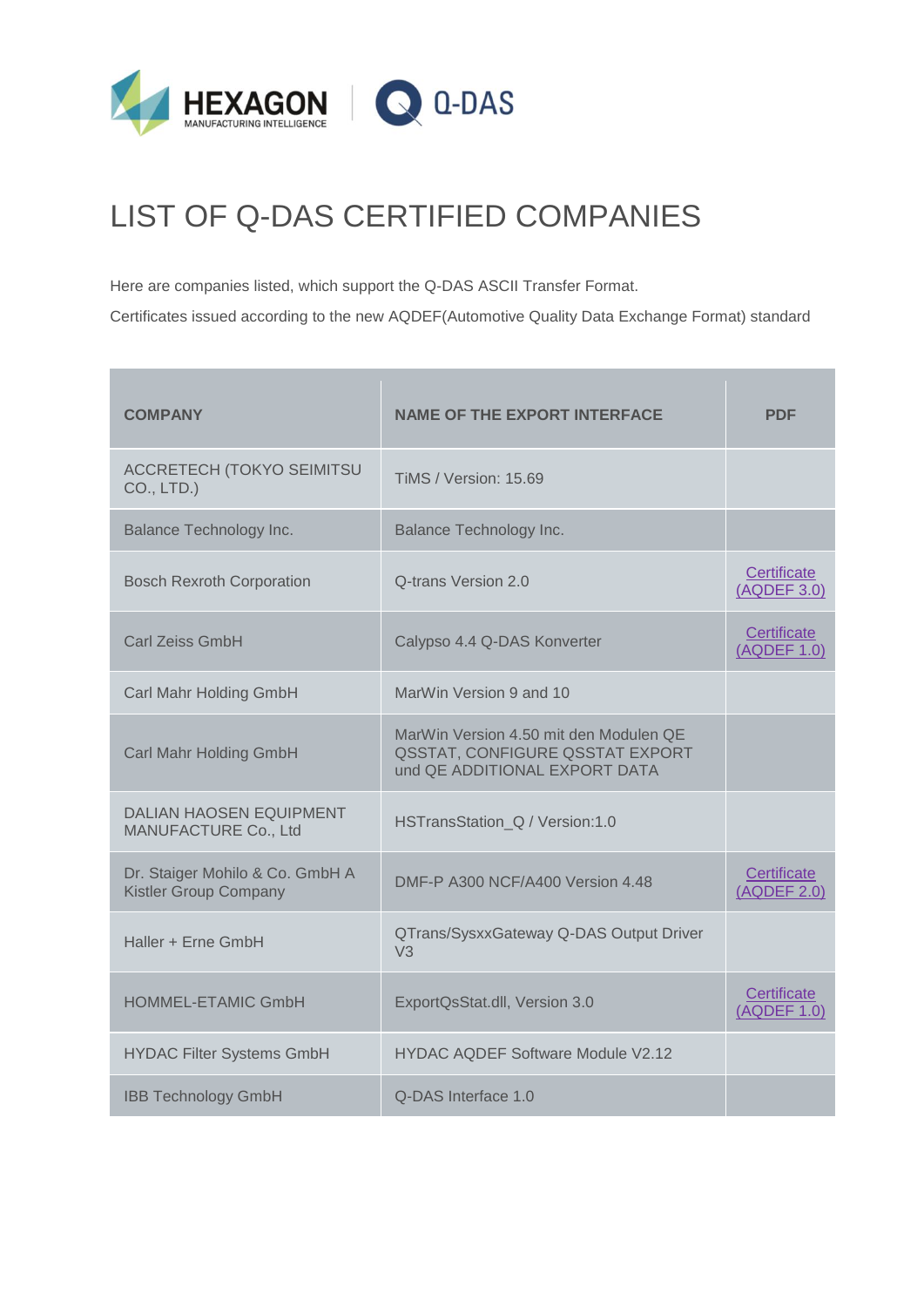



Q-DAS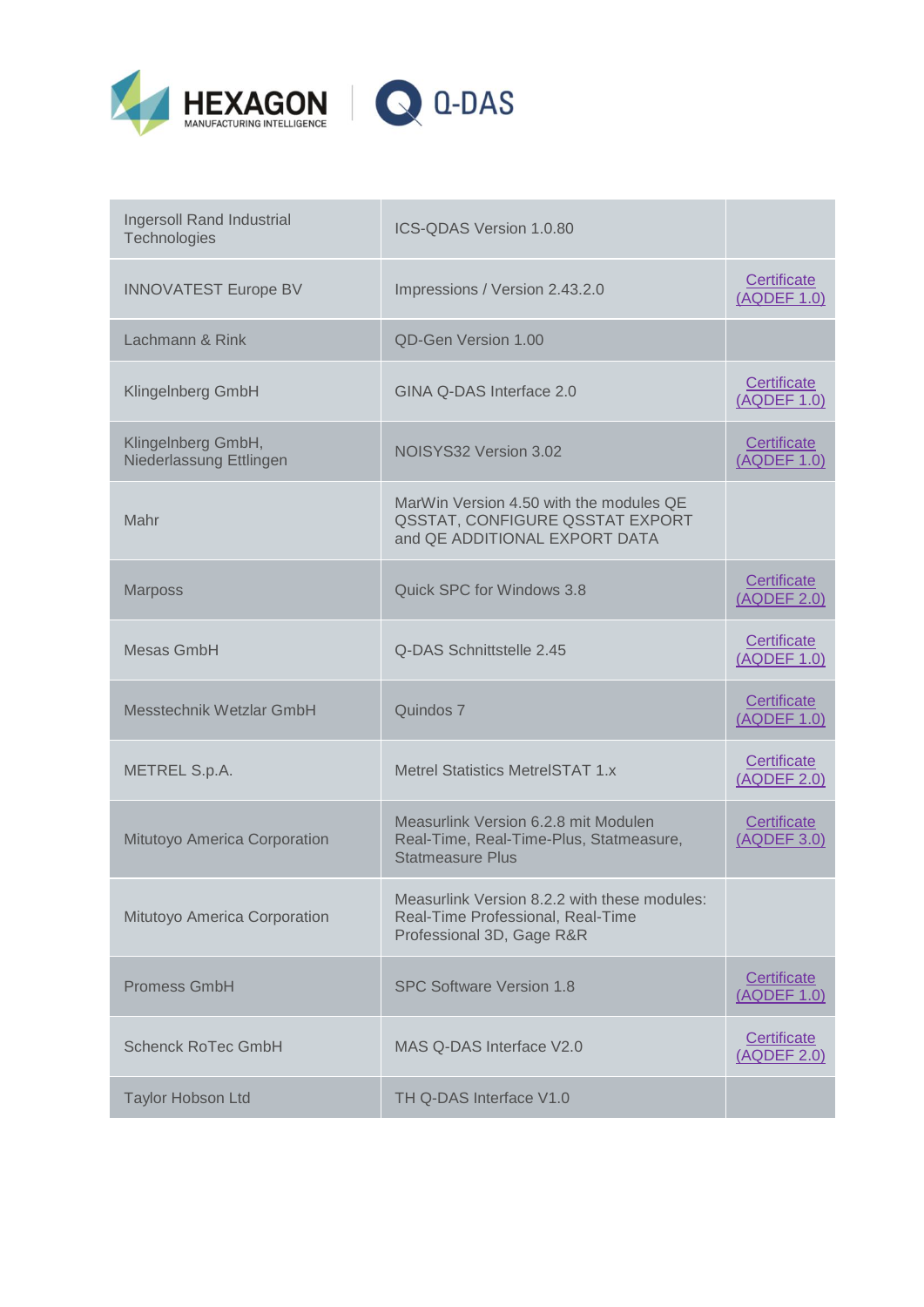



Certificates issued with individual scope of fields

| <b>COMPANY</b>                                   | <b>NAME OF THE EXPORT</b><br><b>INTERFACE</b>                                                                                   | <b>PDF</b> |
|--------------------------------------------------|---------------------------------------------------------------------------------------------------------------------------------|------------|
| Adam Software                                    | SPCprocessLink 2.0 für<br>Siemens S7,<br>A-B, Bosch und weitere<br>Steuerungen<br>über Ethernet, TCP/IP, seriell,<br><b>OPC</b> |            |
| <b>ADCOLE Corporation</b><br><b>ACEROLE GmbH</b> | Gage Software Version 09/2000<br>Maschinensoftware Modell<br>911/1200<br>Subroutine DFIOUT3.FOR                                 |            |
| <b>Advanced Test Concepts (ATC)</b>              | LeakDAS                                                                                                                         |            |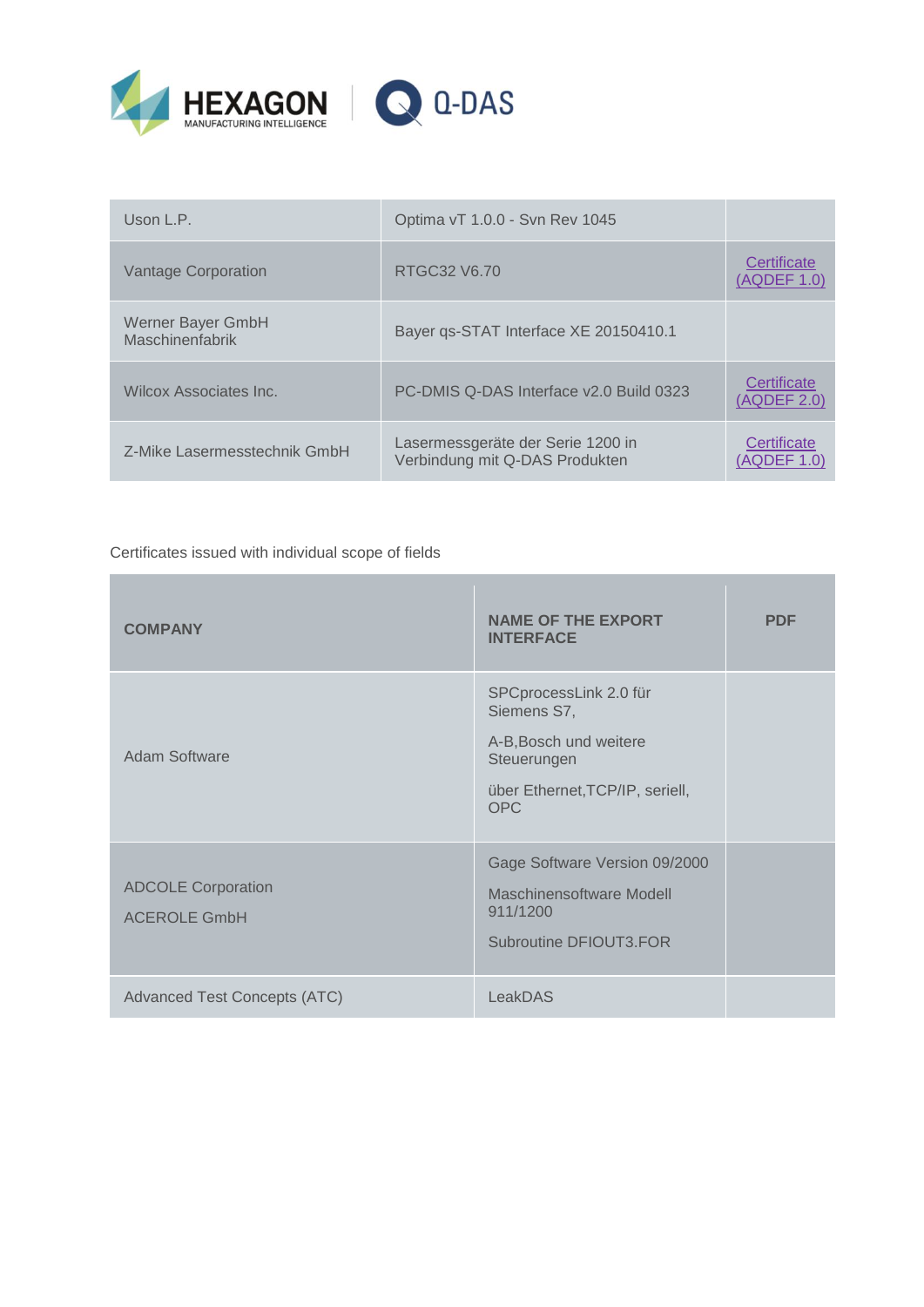

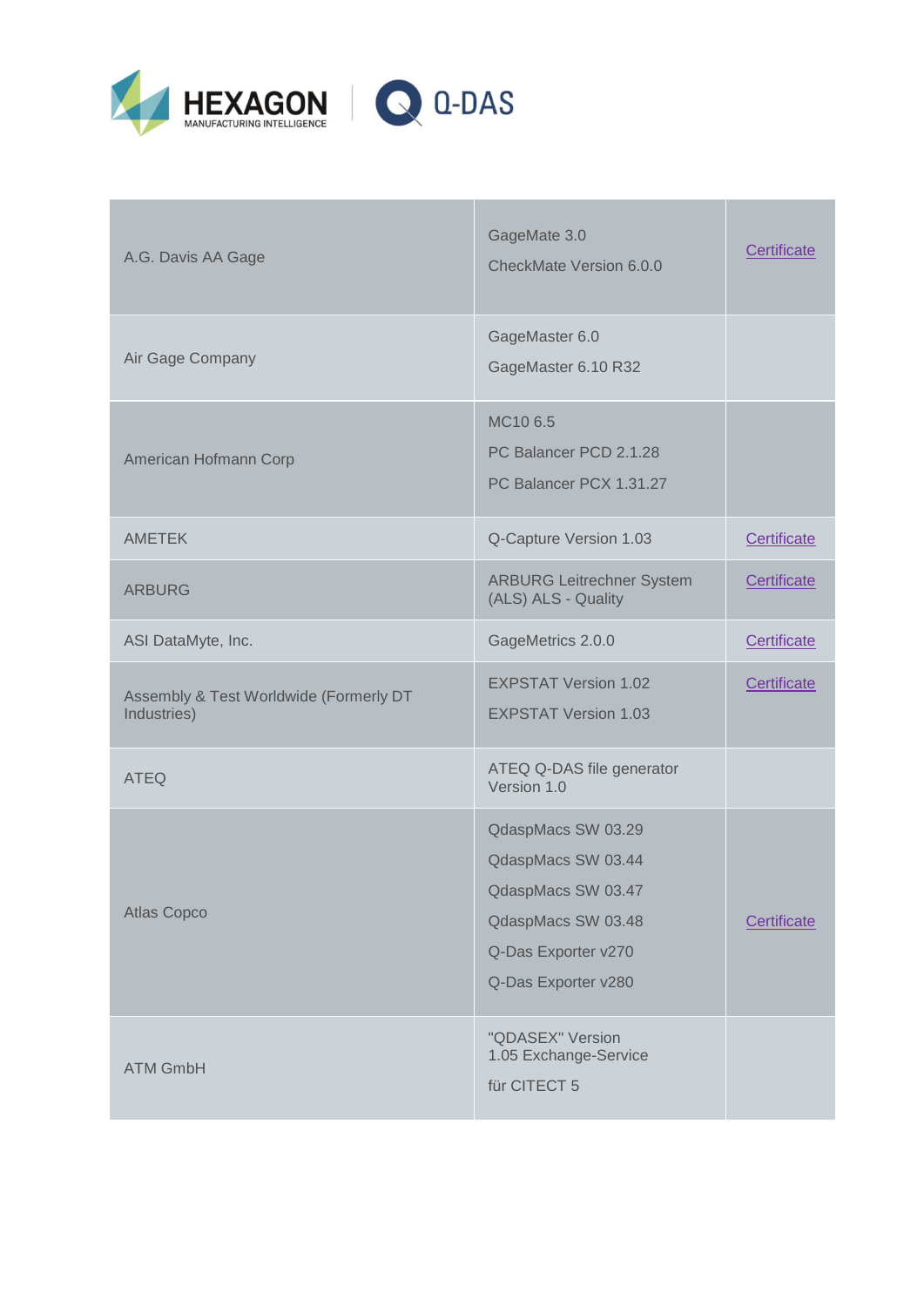

| Axorys Systems (Mecalix - Logisonic)     | GatewayQDAS, Version 1.0                                                                                 | Certificate |
|------------------------------------------|----------------------------------------------------------------------------------------------------------|-------------|
| <b>Balance Engineering</b>               | StudyControl v0.07                                                                                       | Certificate |
| <b>Blum NOVOTEST GmbH</b>                | Q-DAS Data Interface Version<br>1.0                                                                      |             |
| <b>Bosch Rexroth</b>                     | <b>BS 300, Version 1.3</b>                                                                               |             |
| <b>Bosch Rexroth Company</b>             | Q-Trans 1.1                                                                                              |             |
| Brown & Sharpe GmbH, Germany             | PC-DMIS - Q-DAS Konverter<br>Version 1.1.1<br>PC-DMIS - Q-DAS Konverter<br>Version 2.1                   |             |
| <b>BUDDE Mess- und Lasertechnik GmbH</b> | Software-Komponente Budde/<br>Q-DASVersion 1.01                                                          |             |
| <b>Carl Zeiss IMT GmbH</b>               | <b>UX 22 Version 1.9.1</b><br>Holos-NT Version 2.2<br><b>ACCTee PRO Version 4.10.6</b>                   | Certificate |
| Cincinnati Test Systems, Inc.            | CTS Q-DAS v1.50                                                                                          | Certificate |
| <b>Cinetec Automation</b>                | Trutight/ENRZ 1.00<br>Intellect Qdas 1.0.8                                                               | Certificate |
| Coherix                                  | ShaPix 4.0<br>TbxExportQDAS.dll, version<br>2.0.0                                                        | Certificate |
| <b>Cooper Tools</b>                      | <b>Cleco Global Controller</b><br>mPro400GC                                                              | Certificate |
| <b>Cooper Power Tools</b>                | Multi-Trak Fastening Software,<br>Version 3.0<br><b>TM Multi-Trak Fastening</b><br>Software Version 1.12 |             |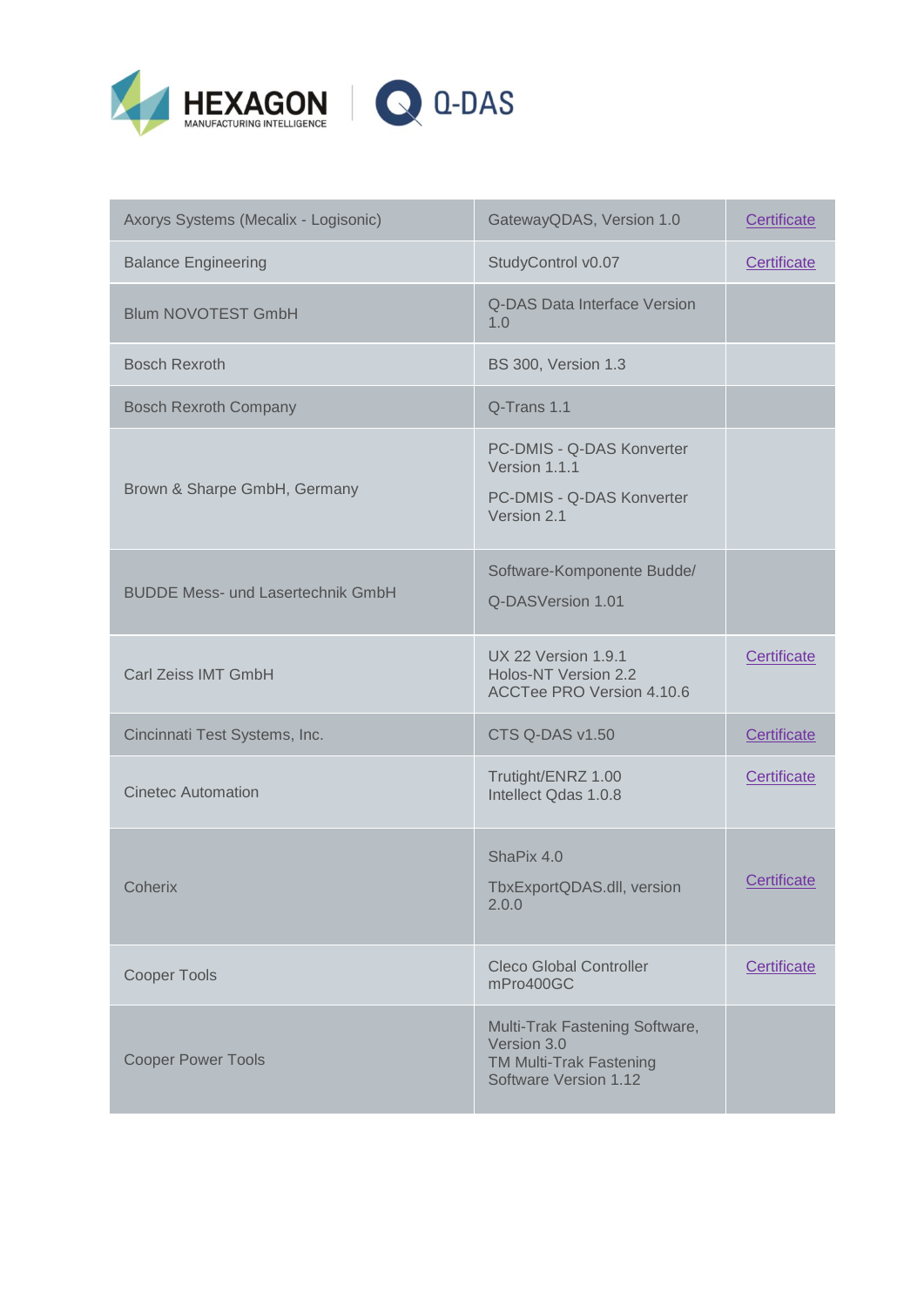



| Cooper Power Tools GmbH & Co.                         | S 168091 Version 2.0                                                                   |             |
|-------------------------------------------------------|----------------------------------------------------------------------------------------|-------------|
| Cosmo Solutions Tech.                                 | <b>Leakflow Tester Data</b><br>Management<br>Version 1.0.4                             |             |
| DEA - Brown & Sharpe GmbH                             | PC-DMIS - Q-DAS Converter,<br>Version 2.1                                              |             |
| <b>EGM GmbH</b>                                       | STD 2.2 Version 1.06                                                                   |             |
| <b>ESTIC CORPORATION</b>                              | Data Logger Version 5.0.0                                                              | Certificate |
| <b>Etamic America</b>                                 | CMZ32 Version 4.0<br><b>CMZ Version 1.0</b><br>CMZ32 Version 4.0                       | Certificate |
| eXternSoft GmbH                                       | APL (Automatische Prüflehre),<br>Version 1.3                                           |             |
| <b>Factory Systems</b>                                | <b>FSWORKS</b>                                                                         |             |
| FEC Inc.                                              | QDAS.EXE Version 1.00                                                                  | Certificate |
| GageSoft                                              | <b>GageMate Version 2.0</b>                                                            | Certificate |
| G.A.S. Ges. f. Antriebs- und Steuerungstechnik<br>mbH | DFQ-Exportschnittstelle<br>Schweißstrom-<br>Überwachung Versions-Nr. 1.3 /<br>5.8.2003 |             |
| GIKO SYSTEM Co. Ltd.                                  | GSS-Ver 6.14 - Q-DAS                                                                   |             |
| <b>Gleason M&amp;M Precision Systems</b>              | <b>GMM-QSI</b>                                                                         |             |
| Haller + Erne GmbH                                    | QTrans/SysxxGateway Q-DAS<br><b>Output Driver V3</b>                                   |             |
| Helmel                                                | Geomet v7 and v8                                                                       | Certificate |
| <b>Hexagon Metrology GmbH</b>                         | PC-DMIS - Q-DAS Konverter,<br>Version 2.2                                              |             |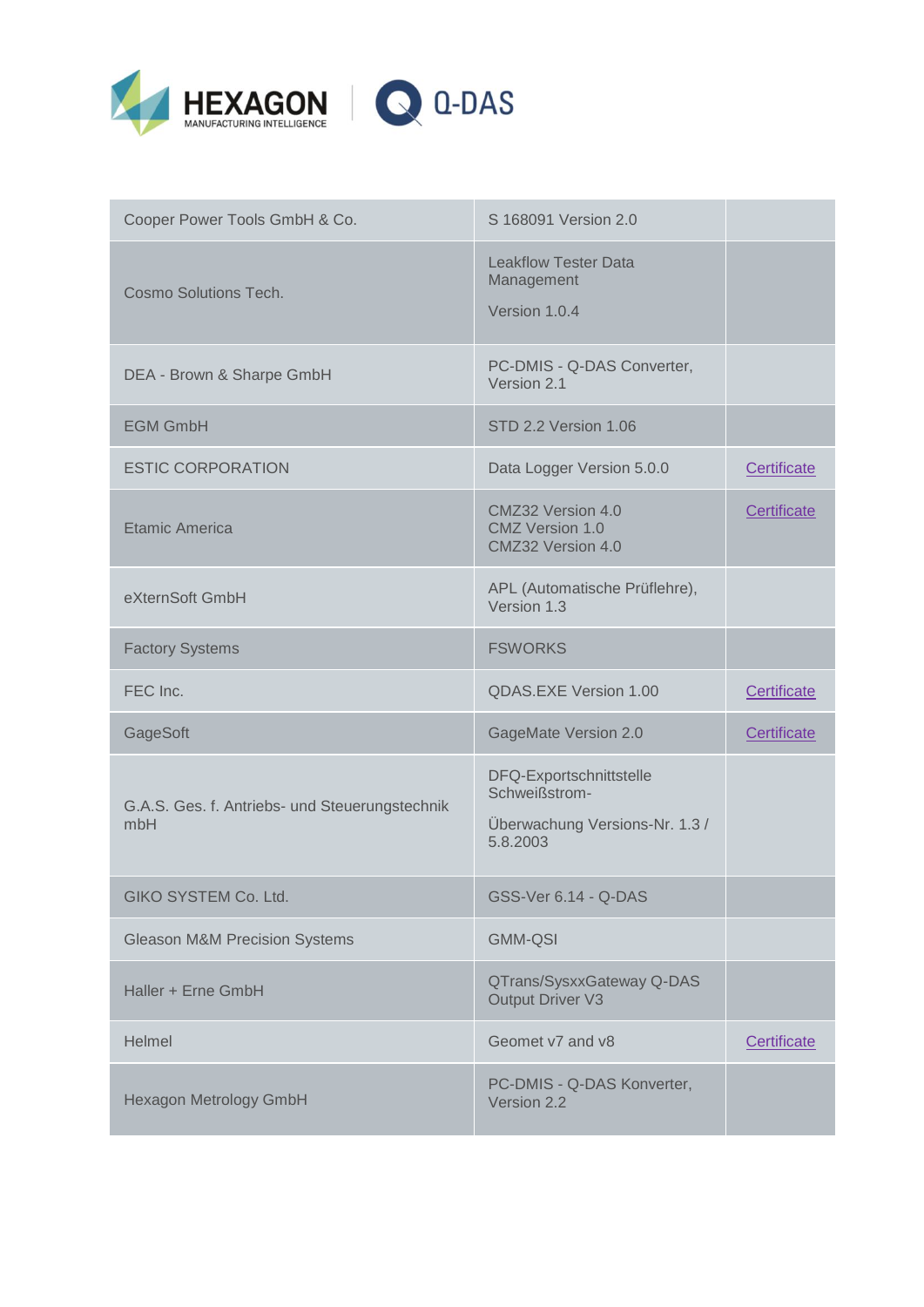

|                                          | PC-DMIS - Q-DAS Konverter,<br>Version 2.3<br>MeasureMax+6.40               |             |
|------------------------------------------|----------------------------------------------------------------------------|-------------|
| Hommelwerke GmbH                         | QEX.DLL "Q-DAS Statistikdaten<br>Export", Version 1.5.0.0                  |             |
| Hommelwerke GmbH, Werk Jena              | <b>QEX.DLL "Q-DAS Statistikdaten</b><br>Export",<br><b>Version 1.5.0.0</b> |             |
| <b>IBS AG</b>                            | CAQ=QSYS 6.05                                                              |             |
| Intra Corporation / Intra Limited        | <b>CRITERION Vantage 3.3.6</b>                                             | Certificate |
| International Metrology Systems Inc.     | Virtual-DMIS Version 5.6                                                   |             |
| Infas S.R.L.                             | <b>WINFAS Version 1.3</b>                                                  | Certificate |
| InnovMetric Software Inc.                | PolyWorks Version 12.1                                                     | Certificate |
| <b>ITW HeartCountry Systems</b>          | ITW Software (GMPT 0.01 B)                                                 |             |
| <b>JW Froehlich Maschinenfabrik GmbH</b> | QAT 40, Version 2.1<br>QAT 40, Version 3.2                                 |             |
| Kister Instrument Corp.                  | <b>PDC Parser 1.1.4842.x</b>                                               | Certificate |
| KOMEG Industrielle Messtechnik GmbH      | <b>QDS Arbeitssoftware Version</b><br>27.02                                |             |
| Kokusai Korea                            | Gear Test - KD 03 Version 8.0                                              | Certificate |
| Mahr GmbH                                | Data Transfer Tools Version<br>$2.00 - 40$                                 |             |
| Marposs GmbH                             | Quick SPC 3.4                                                              |             |
| Marposs S.p.A.                           | Quick SPC for Windows (32<br>bit) R.1.4                                    |             |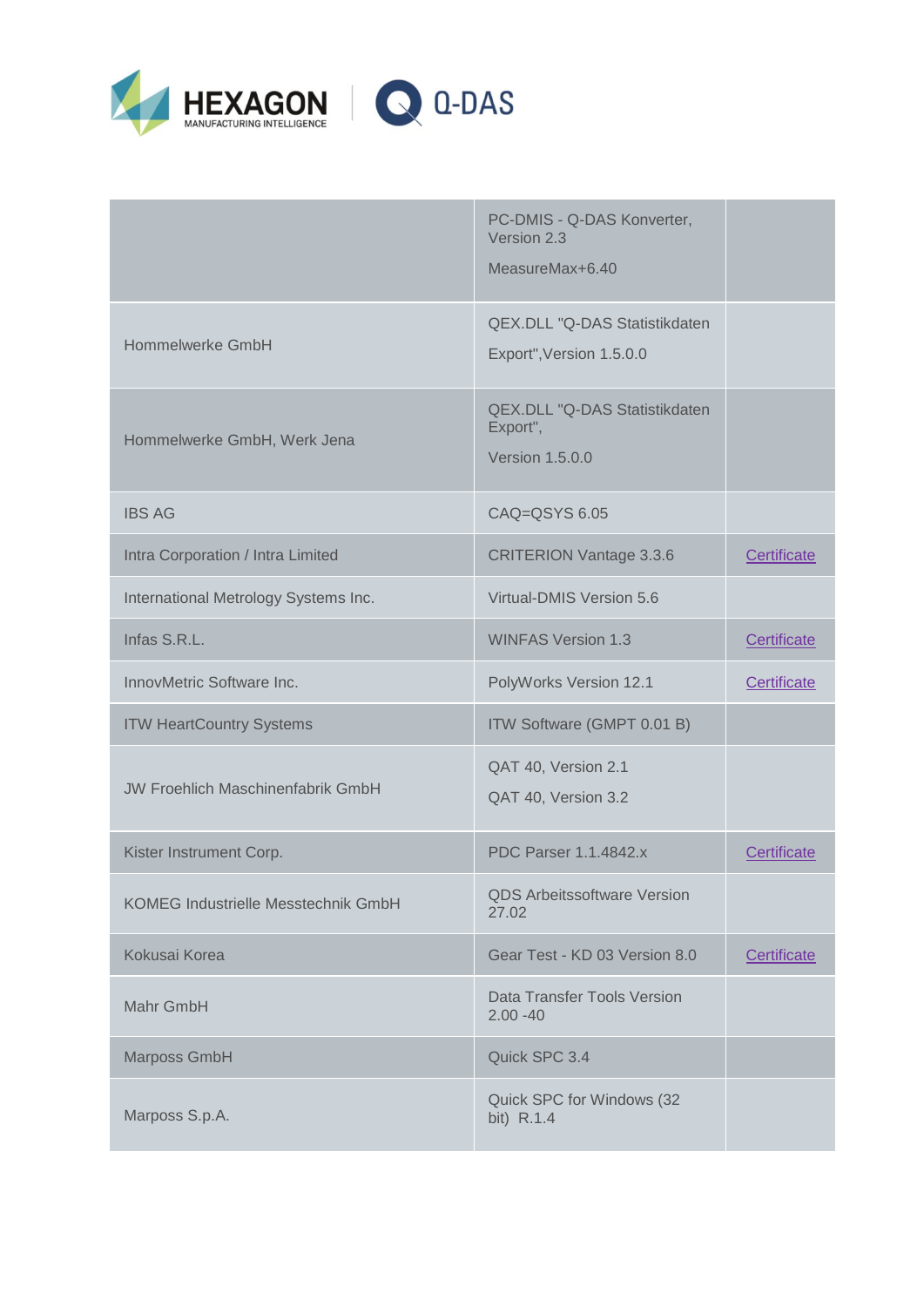

|                                     | Quick SPC for Windows (16<br>bit) Frameman 2.0                                                                                            |             |
|-------------------------------------|-------------------------------------------------------------------------------------------------------------------------------------------|-------------|
| Messtechnik Wetzlar GmbH            | Quindos 6.00                                                                                                                              |             |
| Metrel Industriale S.p.a.           | <b>M4M V1R3</b><br>Metrel Statistics MetrelSTAT 1.x                                                                                       | Certificate |
| Metris (formerly LK Ltd.)           | Camio 4.1                                                                                                                                 | Certificate |
| Metromec Software AG                | Metrosoft CM 3.50                                                                                                                         |             |
| Mitutoyo America Corp.              | <b>MeasurLink SPC Real-Time</b><br><b>MeasurLink SPC Real-Time</b><br><b>PLUS</b><br><b>MeasurLink STATMeasure</b><br>PLUS version 4.0.34 |             |
| Mitutoyo Meßgeräte GmbH             | <b>GEOPAK-Win / STATPAK-Win</b><br>v1.5 und v2.0                                                                                          |             |
| <b>MS_MeaS Service SRL</b>          | <b>GMDAT USER INTERFACE -</b><br>ver. 006/May/07                                                                                          | Certificate |
| Nicholson Gear Technology, Inc.     | EDRO Version 5.02                                                                                                                         |             |
| <b>Optical Gaging Products Inc.</b> | <b>Cylinder Sleeve Scanner (CSS)</b><br>$1.2$ rev. $0$                                                                                    |             |
| <b>Prolink Software</b>             | Prolink Software 2.4.13                                                                                                                   |             |
| <b>PROMESS GmbH</b>                 | SPC-Software, Versionen<br>4.02/4.03<br><b>UFMQSS V.1.14</b>                                                                              | Certificate |
| Promess Inc.                        | PrQdas.dll, Version 1.0.0                                                                                                                 |             |
| <b>PTC GmbH</b>                     | PE-Inspect 1.0                                                                                                                            |             |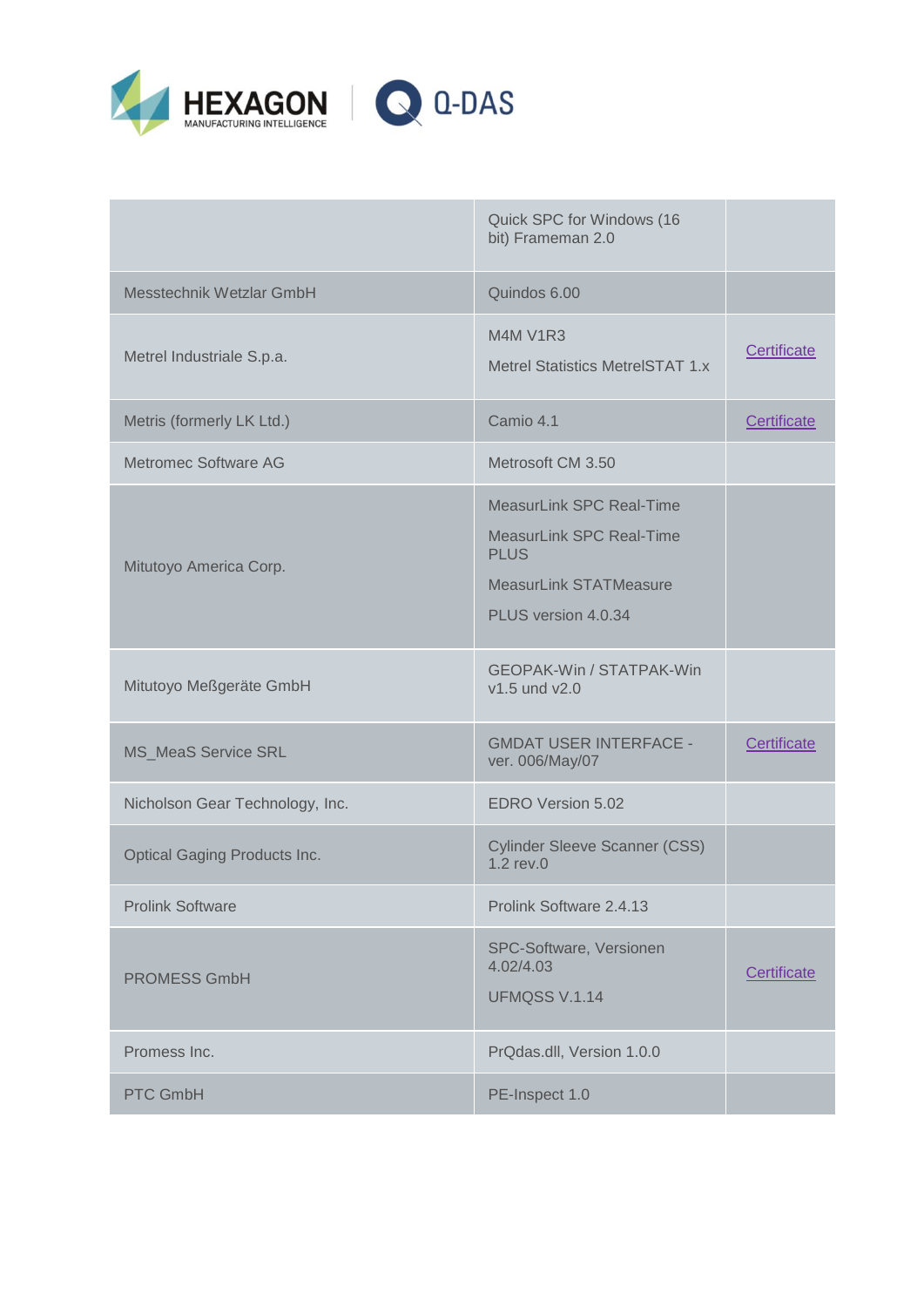

| Radix Inc.                        | Q-DAS Writer 1.2                                                                 |             |
|-----------------------------------|----------------------------------------------------------------------------------|-------------|
| <b>RESA GmbH</b>                  | IT Quality 4.3                                                                   |             |
| Sciemetric Instruments Inc.       | InspeXion Q-DAS Gateway<br>V4.40                                                 |             |
| <b>Schatz AG</b>                  | CEUS 8.1, Release 4.1                                                            |             |
| <b>Schenck Somac GmbH</b>         | QDAS - BFA Version 1.1                                                           |             |
| Schenck-Turner Corp.              | Schenck Q-DAS Interpreter,<br><b>Revision 43</b><br><b>Schenckdas Version 43</b> |             |
| <b>SCHMIDT Technology GmbH</b>    | PRC Q-DAS Export Version 1.0                                                     | Certificate |
| Sheffield                         | MeasureMax+6.40                                                                  |             |
| Sterling ProMeasure Systems, Inc. | GageXpress Pro 3.0                                                               | Certificate |
| <b>STOTZ Feinmesstechnik GmbH</b> | SPC_DFQ Version 2.0                                                              | Certificate |
| Sturm Maschinen & Anlagenbau GmbH | <b>Cylinderinspection Q-DAS</b><br>Interface 1.0                                 |             |
| <b>Taylor Hobson</b>              | Q-Capture Version 1.03                                                           | Certificate |
| <b>Telstar-Hommel Corporation</b> | <b>TsOfflineGageSystem Version</b><br>1.203                                      | Certificate |
| Tokyo Seimitsu Co., Ltd.          | <b>Tokyo Seimitsu Integrated</b><br><b>Measuring System Version 12</b>           |             |
| Uson L.P.                         | Vector 3.5                                                                       | Certificate |
| <b>Vantage Corporation</b>        | RTGC32 V6.70                                                                     |             |
| <b>VGAGE</b>                      | Valenite 767 Gage System<br>Version<br>04.06.16                                  |             |